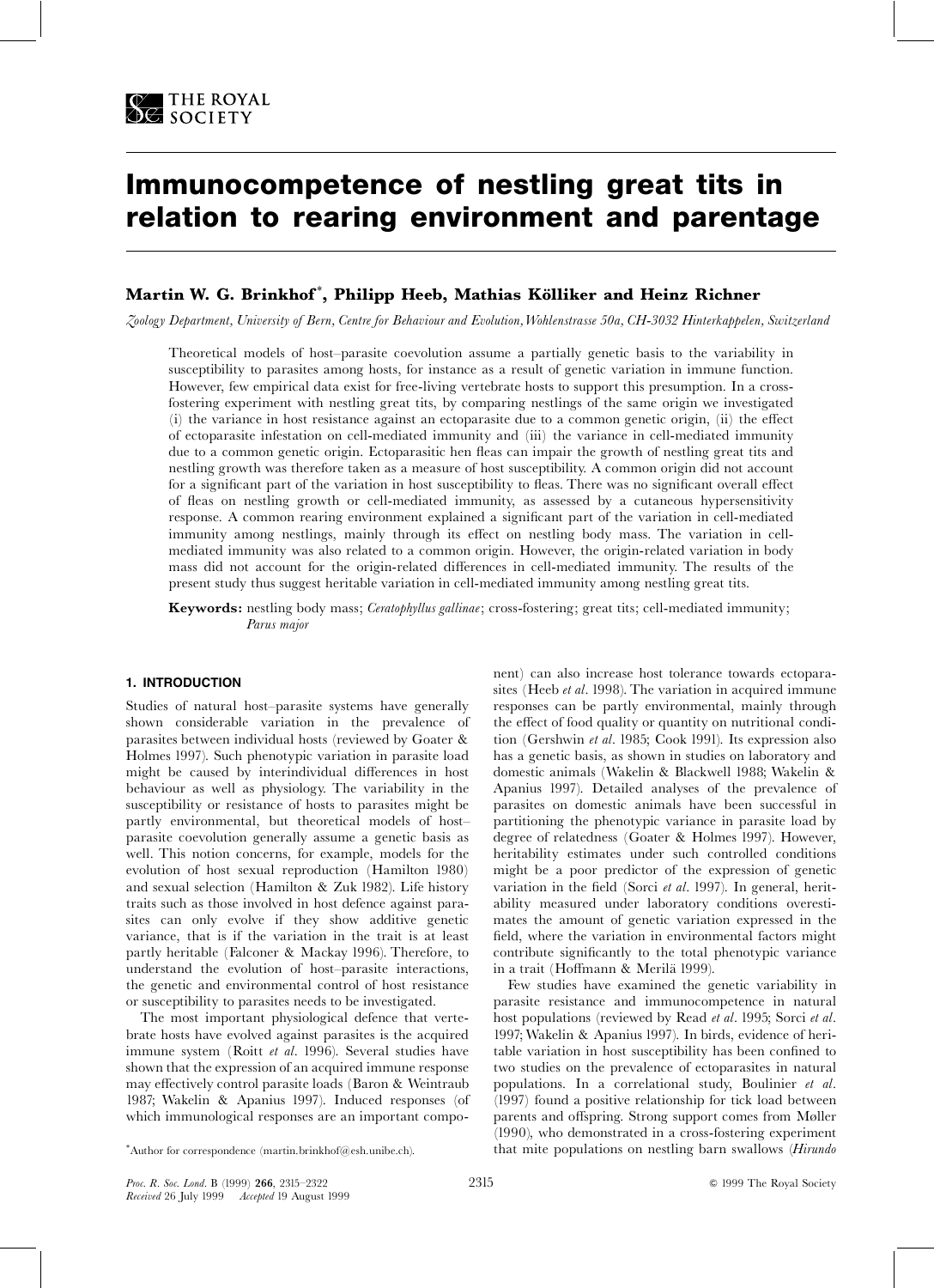*rustica*) were partly determined by sibling relationships. Significant additive genetic variation in cell-mediated immunity was shown in nestling barn swallows by Saino et al. (1997a).

The present study addressed the following three points. First, we investigated the potential for genetic variation in susceptibility to the ectoparasitic hen flea among nestling great tits (Parus major). Great tits are a usual host of the hen flea (Ceratophyllus gallinae; Tripet & Richner 1997) and flea infestation has repeatedly been shown to reduce nestling growth and condition (Richner 1998; Heeb et al. 1999). However, it is currently unknown whether factors related to the genetic origin of nestlings produce variation in susceptibility to hen fleas. We therefore performed a cross-fostering experiment and compared the relative growth of full sibs reared in flea-infested and -uninfested nests, respectively.

Second, we investigated the effect of ectoparasite infestation on one component of immunocompetence, i.e. cellmediated immunity, as reflected in cutaneous hypersensitivity responses to an injection of phytohaemagglutinin (PHA; Lochmiller et al. 1993; Roitt et al. 1996; Saino et al.  $1997a$ ). Such an analysis might indicate whether ectoparasite infestation potentially alters the host's susceptibility to other pathogens. There are several not mutually exclusive predictions about the effect of an ectoparasite on cell-mediated immunity. Experimental feeding schedules have shown that young in poor nutritional condition generally show weaker cell-mediated immunity than those in superior condition (Lochmiller et al. 1993; Saino et al. 1997a). Therefore, the detrimental effects of hen flea infestation on nestling condition might indirectly result in reduced cell-mediated immunity. A lower response to PHA might also result if flea infestation mainly challenges other parts of the immune system specifically, causing nestlings to invest less in cell-mediated immunity. Alternatively, a higher response to PHA could result from flea infestation. Host immune reactions against ectoparasitic arthropods occur at the cutaneous interface and cellmediated responses are key regulatory elements and potentially important effectors of host immunological protection (Wikel 1982; Wikel et al. 1996). To counter the detrimental effects of hen fleas, nestlings may therefore enhance their cellmediated immune function leading to a higher cutaneous immune response to PHA.

Third, we investigated the variance in cell-mediated immunity due to a common genetic origin. Special attention was paid to investigation of nestling growth, since cross-fostering studies in great tits (Van Noordwijk et al. 1988; Gebhardt-Henrich & Van Noordwijk 1991) and other bird species (Price 1991; Merilä 1997) have indicated origin-related variation in nestling growth, which may in turn induce origin-related variation in immunocompetence. Therefore, using our cross-fostering design, we investigated to what extent the differences in immunocompetence within and between sibling groups were indirectly explained by the effects of a common origin and common rearing environment on nestling body mass.

# 2. MATERIAL AND METHODS

#### (a) Study area and study species

The experiment took place in spring 1997 in Bremgartenwald near Bern, Switzerland, where a great tit population breeding in nest-boxes has been studied for several years. Nests were regularly visited from the start of the breeding season onwards to determine the start of egg laying, clutch size, hatching date and fledging date. In great tits, hatching is asynchronous within broods, usually taking place over a period of one to two days. The hatching date was defined as the day on which at least half of the eggs hatched. Nestling body mass was measured on day 1 after hatching as a measure of initial size at cross-fostering and on day 12, i.e. at the time when cell-mediated immunity was assessed. Body mass was measured to a precision of 0.1g using an electronic Sartorius balance.

#### (b) Experimental procedures

To investigate the significance of rearing environment and parentage on similarity in immunocompetence and body mass among nestlings, we started with 423 chicks from 61 different nests of origins (hereafter referred to as the origin). Crossfostering took place on the first day (day 1) after hatching between sets  $(n=13)$  of four  $(n=4)$  or five  $(n=9)$  nests, depending on the number of broods of the same age available on a certain date. We aimed to maximize the number of young cross-fostered into foreign nests. Within a cross-foster group, broods of different origin were ordered according to mean body mass, while individual nestlings were ranked according to body mass within their brood of origin. Nestlings of the same origin were then sequentially distributed over foreign broods according to their rank within their brood of origin and the rank between potential foster broods. The nestling of a given origin ranked 1 was assigned to the heaviest foster brood, nestling rank 2 to the second heaviest foreign brood and so on until all foreign broods had received one nestling of each origin. This procedure was then repeated until the nestlings of each remaining origin were appointed to a foreign brood. By cross-fostering young between broods according to body mass we intended to keep the initial within-brood variance in body mass close to the values occurring under natural conditions, while nestlings of the same origin were adequately distributed with respect to rank within the newly created foster brood. To avoid an effect on brood size, no further nestlings were added once the newly created foster brood had reached its original brood size. As a consequence, the lightest young of the largest broods within a cross-foster group could not be transferred to a foreign nest. These young  $(n=55$ from 34 different origins) remained in their home nest and were excluded from further analysis. Two flea-infested broods (see below), containing 16 chicks in total, completely failed, while partial brood mortality included 12 chicks. Analyses were performed on the remaining 340 chicks. All young were individually marked by clipping different combinations of down feathers and could thereby be identified up until day 9 after hatching, when banding with numbered aluminium rings took place.

To create standard differences in the ectoparasite level between foster broods, all nests were heat treated in a microwave appliance to eliminate nest-based ectoparasites (Richner et al. 1993) following cross-fostering on day 1. Within cross-foster groups of four broods, we then infested two randomly chosen foster broods with 40 adult hen fleas collected from nests infested in the previous year in the same local population. In cross-foster groups of five broods, three broods were experimentally infested. The remaining nests in a cross-foster group were not infested and remained untreated up until fledging. Natural reinfestation with hen fleas is low (Heeb et al. 1996). The combination of cross-fostering and partial flea infestation (non-infested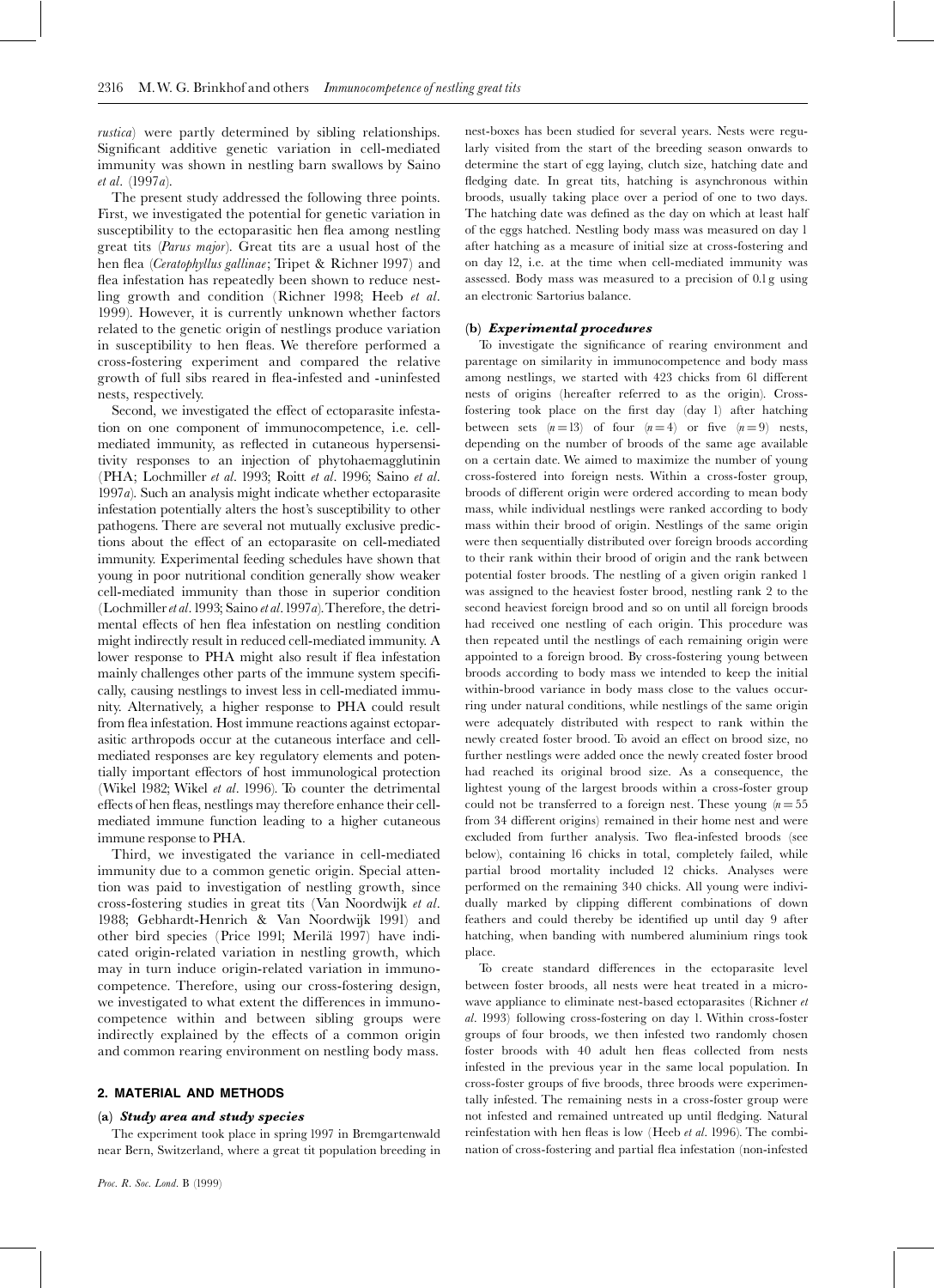nests  $n = 26$  and infested nests  $n = 33$  allowed us to investigate whether the effect of hen fleas on nestling growth depended on origin. Such an interaction between flea treatment and origin would indicate an origin-related variation in susceptibility to hen fleas in our great tit population.

Our cross-fostering design did not allow us to discriminate between pre-hatching maternal effects (Heeb et al. 1998) and genetic variance in body mass or immunocompetence. In the remainder of this paper we therefore refer to a common origin effect to indicate the combination of genetic effects and maternal effects. Initial size differences between nestlings of different origin upon cross-fostering are in this respect of special concern, as differences between unrelated sib groups might be maintained or enhanced through sibling competition (Van Noordwijk 1988). Initial size differences in relation to origin indicate shared early environmental (up to day 1) or maternal effects and these could principally explain any association between origin and body mass or immunocompetence. The body mass of nestlings at cross-fostering was therefore measured and statistically controlled for in the data analyses.

# (c) Assessment of immunocompetence

To resist infection by parasites and disease the immune system relies on three major components: phagocytosis, T-cellmediated immunity and antibody response (Cheng & Lamont 1988). The present study deals with cell-mediated immunity and uses a delayed cutaneous hypersensitivity response as measure of T-cell reactivity. This was assessed by a subcutaneous injection of PHA-P (Sigma Chemicals, Division of Fluka Chemie AG, Switzerland) in the wing web, a thin layer of skin between the radius and humerus and measuring the swelling 24 h later (for a similar approach see Saino *et al.* (1997*a*) and Zuk & Johnsen  $(1998)$ ). When the nestlings were 12 days of age, we injected one wing web with 0.1 mg of PHA dissolved in 0.02 ml of phosphatebuffered saline (PBS) while the other wing web was injected with PBS only. The thickness of the wing web was measured, prior to injection as well as  $24 h$  (range  $\pm 1 h$ ) later to the nearest 0.01 mm with a micrometer, which discharged a constant pressure on the soft tissue (Mitotuyo, Schweiz AG, Switzerland, type 2046FB-60). However, upon measurement of the response, it took a considerable time before the measurement stabilized. To standardize the measurements, we took the thickness 5s after applying the micrometer. The difference in the swelling of the wing web between the PHA-injected and PBS-injected sides was taken as a measure of the cell-mediated immune response. The accuracy of our measurement was assessed among a sample of 50 nestlings where the wing web swelling was measured three times in sequence. Due to the pressure of the micrometer, the wing web thickness declined with successive measurement. Controlling statistically for this gradual decline with successive measurement, the measures were highly repeatable  $(r=0.94)$ and  $p < 0.0001$ ). Similar high values for r were reported in the studies by Saino et al. (1997a) and Zuk & Johnsen (1998).

## (d) Statistical analysis

To assess the effect of rearing environment and origin on wing web swelling and body mass among individual nestlings we fitted nested ANOVA models with JMP IN statistical software (Sall & Lehmann 1996). Since the numbers of young per family were unequal (unbalanced design), a random statement was used to generate random-model mean squares and error estimates for F-tests. Causal components of variance were estimated using the Satterthwaite approximation (Sall & Lehmann 1996). The use of restricted maximum likelihood in



Figure 1. Scheme of hypothesized causes for the variation in cell-mediated immunity among individual nestlings. Nest of rearing-related variation in cell-mediated immunity (pathway 1) may result from local environmental factors such as food supply, brood size or parasite load. Common origin effects on cell-mediated immunity (pathway 2) may reflect genetic variance as well as non-genetic maternal effects or early developmental effects after hatching. The effects of a common rearing environment or common origin on the cell-mediated immune response may indirectly result from their effect on the nutritional condition (or body mass) of the nestlings (pathways 3 and 4, respectively), when condition in turn affects the immune response (pathway 7). Finally, the variation in phenotypic quality among the nestlings at the start of the cross-foster experiment, here given by body mass on day 1, may account for common origin and common rearing environment effects on cellmediated immunity directly (pathway 5) or indirectly through their effect on variation in body mass on day 12 (pathways 6 and 7).

SAS (SAS Institute, Inc. 1988) produced similar estimates for the variance components (M.W. G. Brinkhof, unpublished data).

Figure 1 summarizes the possible pathways for variation in cell-mediated immunity among nestlings. In each nested ANOVA model, cross-foster group was the main nesting factor, with nest of origin (random effect) nested as a factor within the cross-foster group (random effect). The term cross-foster group accounts for common environmental effects such as season. A significant nest-of-origin effect would indicate origin-related variation in cell-mediated immunity (pathway 2 in figure 1) or eventual body mass (day 12; pathway 4 in figure 1) among nestlings. Further, to control for the effect of initial size differences between sibling groups, body mass at day 1 (fixed effect) was included in each analysis of cell-mediated immunity (pathway 5 in figure 1) and body mass on day 12 (pathway 6 in figure 1).

First, we investigated the variance in host susceptibility to hen fleas due to a common origin. To control for between-nest variation in body mass on day 12, the individual nestling's deviation from the brood mean was used as an estimate for origin-related growth. We compared the residual variation in body mass between sibling groups raised in flea-infested and ectoparasite-free nests and predicted a significant interaction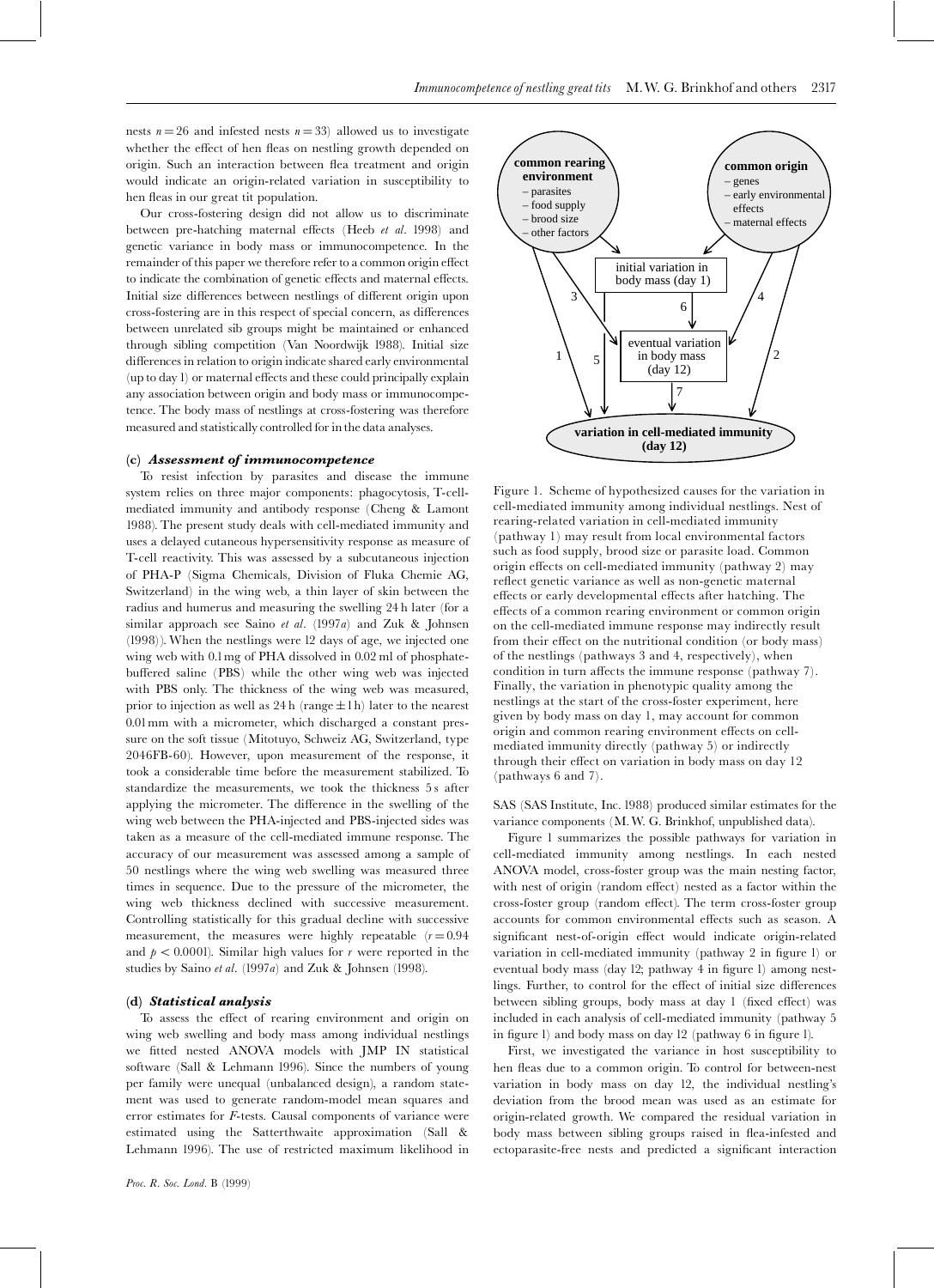Table 1. Nested analyses of variance showing the effect of nest of rearing and nest of origin on cell-mediated immunity and body mass of nestlings at day 12

(Individual nestlings were assigned to their specific cross-foster group, nest of rearing and nest of origin. To investigate the effect of rearing locality and parentage, nest of rearing and nest of origin were entered as a factor whose effect was nested in that of the cross-foster group. The variance components were tested using the Satterthwaite approximation (Sokal & Rohlf 1995; Sall & Lehmann 1996). Note that the variance components are not estimated for fixed effects (i.e. body mass on day 1 and body mass on day 12). The difference in the sample size between nest of rearing and nest of origin is due to complete failure of two broods after cross-fostering.)

|                                 |                  |                  | d.f.      |             |               |                       |
|---------------------------------|------------------|------------------|-----------|-------------|---------------|-----------------------|
| model                           | source           | $\boldsymbol{F}$ | numerator | denominator | $\mathcal{P}$ | variance<br>component |
| (1) cell-mediated<br>immunity   | group            | 1.30             | 12        | 63.5        | 0.241         | 19.84                 |
|                                 | nest of rearing  | 4.07             | 46        | 233         | < 0.001       | 165.63                |
|                                 | nest of origin   | 2.43             | 48        | 233         | < 0.001       | 79.76                 |
|                                 | error            |                  | 233       |             |               | 270.93                |
| (2) body mass<br>on day 12      | group            | 1.33             | 12        | 56.6        | 0.228         | 0.22                  |
|                                 | nest of rearing  | 11.64            | 46        | 232         | < 0.001       | 2.50                  |
|                                 | nest of origin   | 2.43             | 48        | 232         | < 0.001       | 0.35                  |
|                                 | body mass day 1  | 51.10            |           | 232         | < 0.001       |                       |
|                                 | error            |                  | 232       |             |               | 1.17                  |
| $(3)$ cell-mediated<br>immunity | group            | 1.10             | 12        | 60.7        | 0.377         | 4.66                  |
|                                 | nest of rearing  | 2.36             | 46        | 232         | < 0.001       | 70.81                 |
|                                 | nest of origin   | 2.46             | 48        | 232         | < 0.001       | 78.12                 |
|                                 | body mass day 12 | 12.98            |           | 232         | < 0.001       |                       |
|                                 | error            |                  | 232       |             |               | 257.68                |

between flea treatment (factor; fixed effect) and origin if there was origin-related variation in host susceptibility. Second, we investigated the overall effect of hen flea infestation on cellmediated immunity (pathway 1 in figure 1) and body mass on day 12 (pathway 3 in figure 1). We therefore tested flea treatment as a main effect while controlling for origin-related variation. Third, we investigated the variance in cell-mediated immunity due to a common origin and common rearing environment. Flea infestation was now incorporated in the overall nest-ofrearing effect (factor; random effect) which was then tested besides the nest-of-origin term as a nested effect within the cross-foster group (pathway 1 in figure 1). The nest-of-rearing term also accounts for rearing environment-related effects such as brood size and the presence of own (not cross-fostered) young. We further analysed the variance in body mass on day 12 and investigated to what extent origin-related or rearing environment-related variation in body mass (pathways 4 and 3 in figure 1) explained the variation in cell-mediated immunity (pathway 7 in figure 1). Body mass on day 12 was therefore tested as a covariate besides the nest-of-rearing and nest-oforigin terms.

Prior to fitting nested ANOVA models we tested whether the dependent variables wing web swelling or body mass on day 12 were normally distributed within each of the 13 cross-foster group using Shapiro-Wilk W-tests (Sall & Lehmann 1996). Significant but small  $(W > 0.96)$  deviations from the normal were found in one case for wing web swelling and in two cases for body mass. We Box-Cox transformed the data (Sokal & Rohlf 1995), but a significant deviation from a normal distribution was again found both in wing web swelling and body mass on day 12 in one cross-foster group. As the results and conclusions of our analyses were virtually identical using transformed and untransformed data, we present the results for the untransformed data only. All statistical tests are two-tailed.

#### 3. RESULTS

#### (a) Variation in host susceptibility to hen fleas

The variation in residual body mass among individual nestlings was analysed in a mixed-model ANOVA, with cross-foster group (group) as the main nesting factor, nest of origin (origin) nested as a factor within the group, flea treatment (treatment) as a factor and the interaction between treatment and origin nested within the group. The interaction between flea treatment and origin was not significant  $(F_{48,230} = 1.17$  and  $p = 0.22$ ). Thus, there was no evidence that nestlings of different origin varied in relative growth between non-infested and infested broods.

# (b) Overall effect of flea infestation on cell-mediated *immunity and body mass*

The mean nestling body masses on day 12 ( $\pm$ s.e.) were 14.56 g  $(\pm 0.35 \text{ g})$  and 14.26 g  $(\pm 0.26 \text{ g})$  for the uninfested and infested nests of rearing, respectively. Thus, the nestlings in flea-infested broods were on average lighter than in uninfested broods, but this difference was not significant (*t*-test  $F_{1,57} = 0.50$  and  $p = 0.48$ ). The mean wing web indices in the uninfested and infested nests were 70.93 ( $\pm$ 3.17) and 72.91 ( $\pm$ 2.39), respectively and were independent of treatment  $(F_{1.57} = 0.26$  and  $p = 0.61$ ). In a second test for the overall effect of flea infestation, we statistically controlled for the variance explained by cross-foster group and origin (mixed-model nested ANOVA). This analysis also indicated a non-significant contribution of flea infestation to the explained variance in both cell-mediated immunity  $(F_{1,278} = 0.027$  and  $p=0.87$ ; pathway 1 in figure 1) and body mass  $(F_{1.278} = 2.02$  and  $p = 0.16$ ; pathway 3 in figure 1).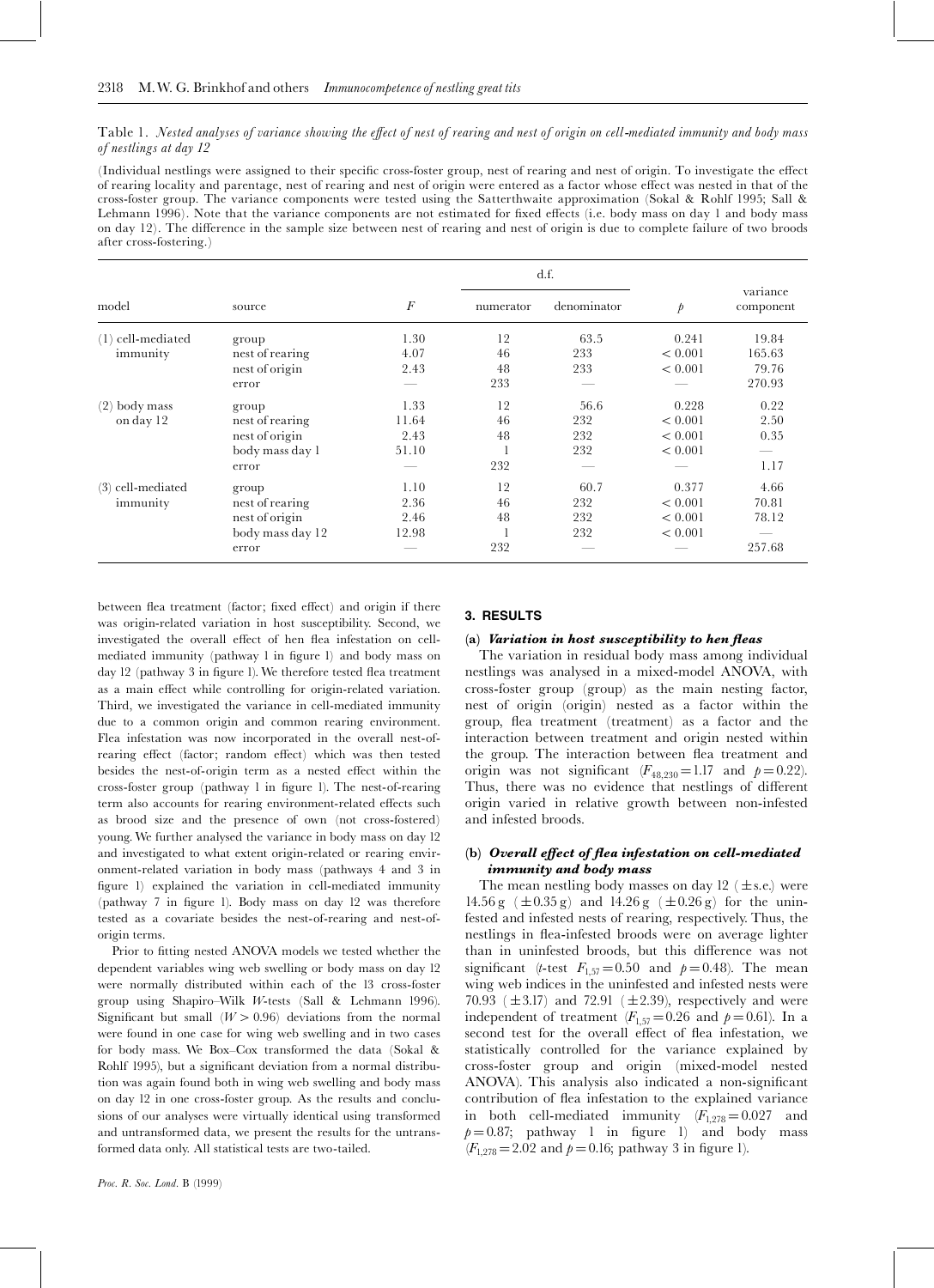# $(c)$  Variation in cell-mediated immunity due to a common origin

The previous analyses showed no overall effect of flea infestation on the cell-mediated immunity or body mass of the nestlings. We therefore decided not to discriminate between uninfested and infested nests in further analyses, but to include the effect of flea infestation in the nest-ofrearing effect, which controls for other aspects of the rearing environment as well.

The cell-mediated immunity of the nestlings was significantly related to nest of rearing and nest of origin, while cross-foster group was not significant (table 1, model 1). In addition, body mass at day 1 did not contribute significantly to the explained variance  $(F_{1,232} < 0.0006$  and  $p=0.98$ ; pathway 5 in figure 1); thus, the variance in initial size between chicks of different origin was not responsible for the origin effect or rearing environment effect on the cell-mediated immune response. The statistically significant effect of nest of rearing indicated that the differences in cellmediated immunity between nestlings were partly due to factors related to the rearing environment. The effect of rearing environment appeared at least partly due to brood size, since we found a negative correlation between the brood size and cell-mediated immunity of nestlings when controlling for the effect of group and origin  $(F_{1,278} = 7.67$  and  $p = 0.006$ ). The significance of nest of origin (table 1, model 1) indicated that genetic variance and/or maternal effects contributed to the variation in cell-mediated immunity among the nestlings, irrespective of the actual rearing environment of a nestling. Examination of the causal components of variance indicated that nest of rearing explained  $ca. 31\%$ of the variation in the cell-mediated immune response among nestlings, while nest of origin accounted for ca.  $15\%$  (table 1, model 1).

The body mass of nestlings at age 12 days was significantly related to nest of rearing and nest of origin, while cross-foster group was not significant. In addition, body mass on day 1 explained a significant part of the variance (table 1, model 2; pathways 3, 4 and 6 in figure 1, respectively). Body mass on day 12 was positively related to body mass on day 1 (regression coefficient 1.41). The incorporation of body mass on day 1 in the model reduced the variance explained by the origin by nearly half (8 versus  $15\%$ ; table 1, model 2), suggesting that the initial size differences contributed significantly to the resemblance in body mass on day 12 among nestlings of the same origin. Controlling for the variation in initial body mass, nest of rearing explained a major part of the total variance in body mass among the nestlings, i.e. 59% (table 1, model 2). The strong effect of rearing environment on body mass indicates substantial variation in the conditions for nestling growth among different nesting locations, probably due to variation in the food supply. Rearing environmentrelated differences in nestling growth were partly explained by offspring number, as nestling body mass was negatively related to brood size (controlling for the effect of cross-foster group, origin and body mass on day l;  $F_{1,278} = 32.08$  and  $p < 0.0001$ ). The significance of nest of origin (table 1, model 2) suggests genetic variance in body mass among nestlings.



Figure 2. Relationship between mean body mass and mean cell-mediated immune response among nests of rearing. Filled circles denote nests experimentally infested with hen fleas at the start of the experiment and open circles indicate noninfested nests.

The mean wing web swelling in foster broods was positively related to the mean body mass  $(F_{1,57} = 62.13$  and  $p < 0.0001$ ; figure 2), suggesting that nestlings of relatively high body mass had a stronger cell-mediated immunity than relatively light nestlings. Given the effect of rearing environment and origin on body mass on day 12 (table 1, model 2) and given the positive relationship between the mean body mass on day 12 and the mean cell-mediated immune response in the nest of rearing (figure 2), we finally investigated whether the variation in body mass on day 12 among nestlings explained the effect of rearing environment or origin on the cell-mediated immunity (pathways 1 and 2 by pathway 7 in figure 1). We therefore added body mass on day 12 as a covariate to the basic model of table 1, model 1. Body mass on day 12 explained a significant part of the individual variation in wing web swelling, but, in addition, nest of rearing and nest of origin remained significant, while the factor group was again not significant (table 1, model 3). The cell-mediated immune response was positively related to body mass, as shown previously by the mean values per foster brood (figure 2). Interestingly, when controlling for body mass on day 12, the variance component associated with nest of rearing decreased considerably (reduction of 57%; see table 1, model 1), while the variance component estimated for nest of origin was hardly affected (table 1). This is in accordance with the strong effect of rearing environment on nestling growth (table 1, model 2 and pathway 3 in figure 1), with body mass on day 12 in turn affecting cellmediated immunity (pathway 7 in figure 1). Individual variation in nestling body mass on day 12 thereby essentially explained the rearing environment-related variance in immunocompetence associated with brood size (contribution of brood size when replacing nest of rearing in table 1, model 3;  $F_{1,277} = 0.098$  and  $p = 0.75$ ). The nest-of-origin effect on cell-mediated immunity was essentially independent of nestling body mass.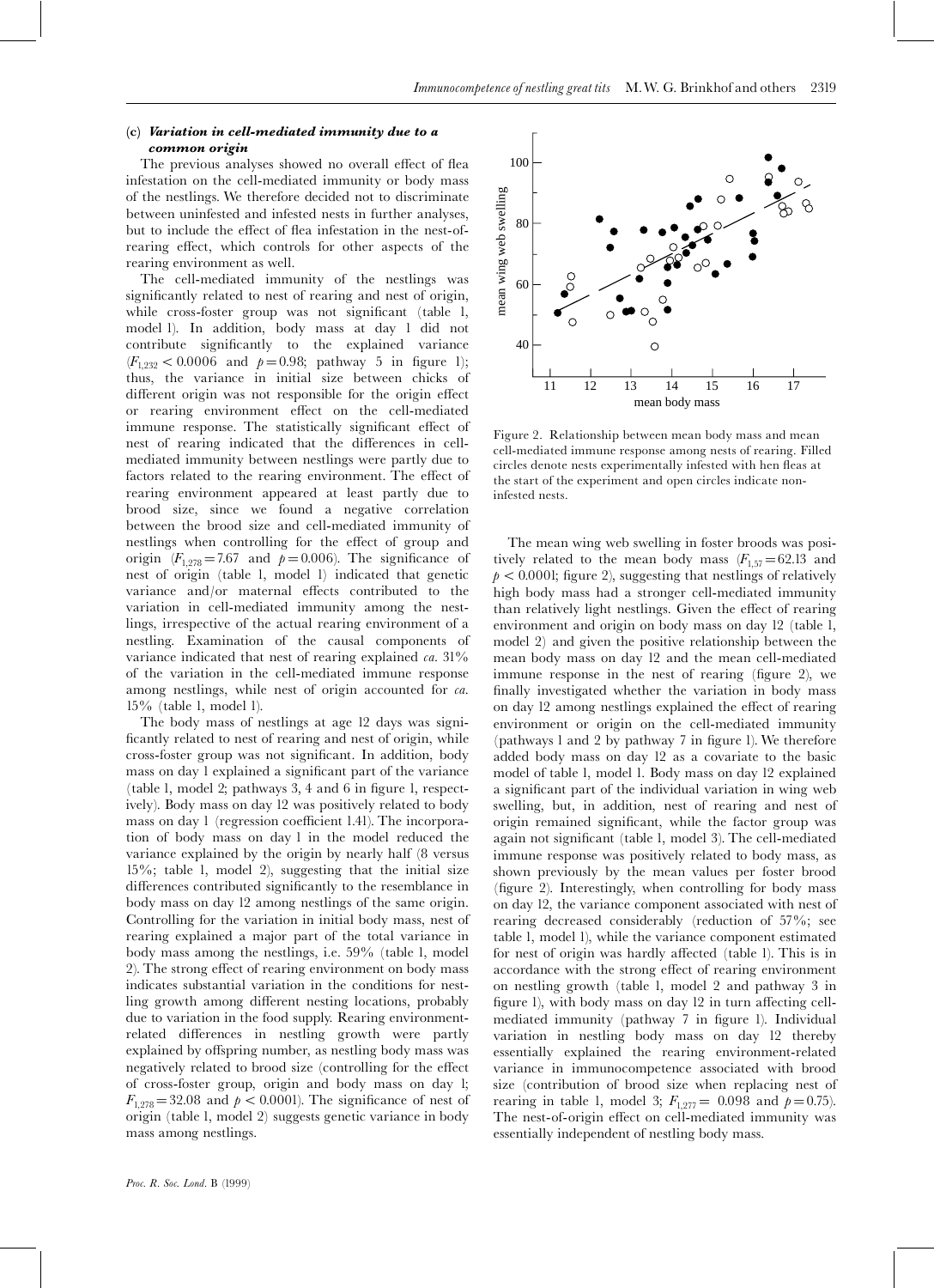#### **4. DISCUSSION**

## (a) Origin-related variation in susceptibility to hen fleas

We found no evidence of origin-related variation in susceptibility to hen fleas as sibling groups showed similar relative growth under the ectoparasite-free and fleainfested conditions. However, there was also no overall effect of hen fleas on nestling body mass, suggesting circumstances of high host resistance, high host tolerance or low parasite virulence in general. The low impact of hen fleas in the present year of study might have precluded the expression of heritable variation in host susceptibility, but we have currently no data to support this hypothesis.

# (b) Effect of flea infestation on cell-mediated  $\boldsymbol{immu}$

The nestlings' cell-mediated immunity was not significantly affected by flea infestation. Given the demonstrated low effect of fleas on body mass, an altered cutaneous hypersensitivity response was not expected on the basis of a parasite-mediated nutritional condition effect. A comparable result was found in the barn swallow, where young in nests inoculated with additional louse flies showed a similar variation in body mass and cell-mediated immunity as nestlings in control broods (Saino et al. 1998). Both studies produced no evidence of an immunological trade-off, i.e. specific ectoparasitedirected immune responses lowering cell-mediated immunity or, alternatively, that ectoparasite infestation induces higher T-cell activity in general. At present more data are needed, particularly under conditions of significant parasite virulence, to draw any conclusions regarding the effect of ectoparasites on nestling immunocompetence.

# (c) Origin-related variation in cell-mediated immunity

The variation in cell-mediated immunity among the nestlings was clearly associated with the nest of origin, suggesting heritable variation. The cutaneous hypersensitivity response to a primary challenge with PHA provides a measure of the proliferative potential of circulating T lymphocytes (Goto et al. 1978). Therefore, consistent variation in this response among sibling groups in great tits might indicate the existence of genetic variation in T-cell reactivity or in T-cell numbers. The influence of genetic origin on cell-mediated immunity has been demonstrated using selection lines of poultry (Cheng & Lamont (1988) and references therein) and the response to PHA has been shown to be associated with the major histocompatibility complex (Clare et al. 1985; Taylor et al. 1987). Only the partial cross-foster study by Saino et al.  $(1997a)$ has provided further evidence for origin-related variation in T-cell responsiveness under natural conditions.

It needs to be noted that we assumed that nestlings from the same nest were full-sibs. This assumption might be violated due to the presence of extra-pair young. We have no data on the relatedness of parents and their putative offspring, but other population studies in great tits have shown that, although egg dumping is virtually absent, extra-pair paternity may occur (reviewed by Verboven & Mateman 1997). Therefore, in the present

Proc. R. Soc. Lond. B (1999)

study some nestlings of the same origin might have been half-sibs only, with the effect that additive genetic variance in cell-mediated immunity might have been underestimated. This renders our conclusion on the existence of genetic variation rather conservative.

T-cell immune responsiveness further showed a clear positive correlation with nestling body mass. This finding is in accordance with several studies on laboratory and domestic animals, which often show a positive correlation between nutritional condition and immunocompetence (Gershwin et al. 1985; Cook 1991). Cell-mediated immunity is particularly affected by nutritional condition. Captive northern bobwhite (Colinus virginianus) chicks showed reduced cell-mediated immunity when raised on a low-protein diet, while their humoral immune response (to sheep red blood cells) was not significantly affected (Lochmiller et al. 1993). In addition, there is, to our knowledge, only a single bird study which has experimentally shown the effect of diet quality on immune function under natural conditions. Saino et al.  $(1997a)$  found that food supplementation during the nestling period enhanced cell-mediated immunocompetence in nestling barn swallows.

Most of the variation in body mass on day 12 among the nestlings was explained by the differences between the rearing environments, suggesting substantial variation in food supply to individual nestlings between nests. Brood size partly accounted for the variation in nestling growth between rearing environments as we found a negative correlation between brood size and nestling body mass. This relationship might be causal, since brood size manipulation studies in birds have often shown a decrease in per capita feeding rate and nestling body mass following brood enlargement, while the opposite has been found following brood reduction (Martin 1987; Stearns 1992; Saino et al. 1997a). The variation in nestling body mass between rearing environments might also have arisen from spatial variation in food abundance, notably caterpillars (Perrins 1991; Van Noordwijk et al. 1995), as well as from differences between breeding pairs in parental effort. In particular, the rearing environmentrelated differences in conditions for nestling growth thereby explained approximately half of the variation in cell-mediated immunocompetence between different nests of rearing. The similarity in final body mass between full sibs in different rearing environments further indicated origin-related variation in nestling growth. This finding is in accordance with previous cross-fostering studies in great tits (Van Noordwijk et al. 1988; Gebhardt-Henrich & Van Noordwijk 1991) and may reflect heritable variation in nestling growth. However, our study gives further evidence for the potentially confounding role of initial size differences between sibling groups on heritability estimates in a cross-foster design (Van Noordwijk 1988). The initial differences in body mass at cross-fostering between sibling groups explained approximately half of the variance in eventual body mass, which had previously been assigned to an origin effect. However, pathway analysis showed that origin-related variation in initial or final nestling body mass did not account for the differences in cell-mediated immunity among sibling groups.

Origin-related variation in cell-mediated or humoral immunity, as assessed by non-specific antigens, might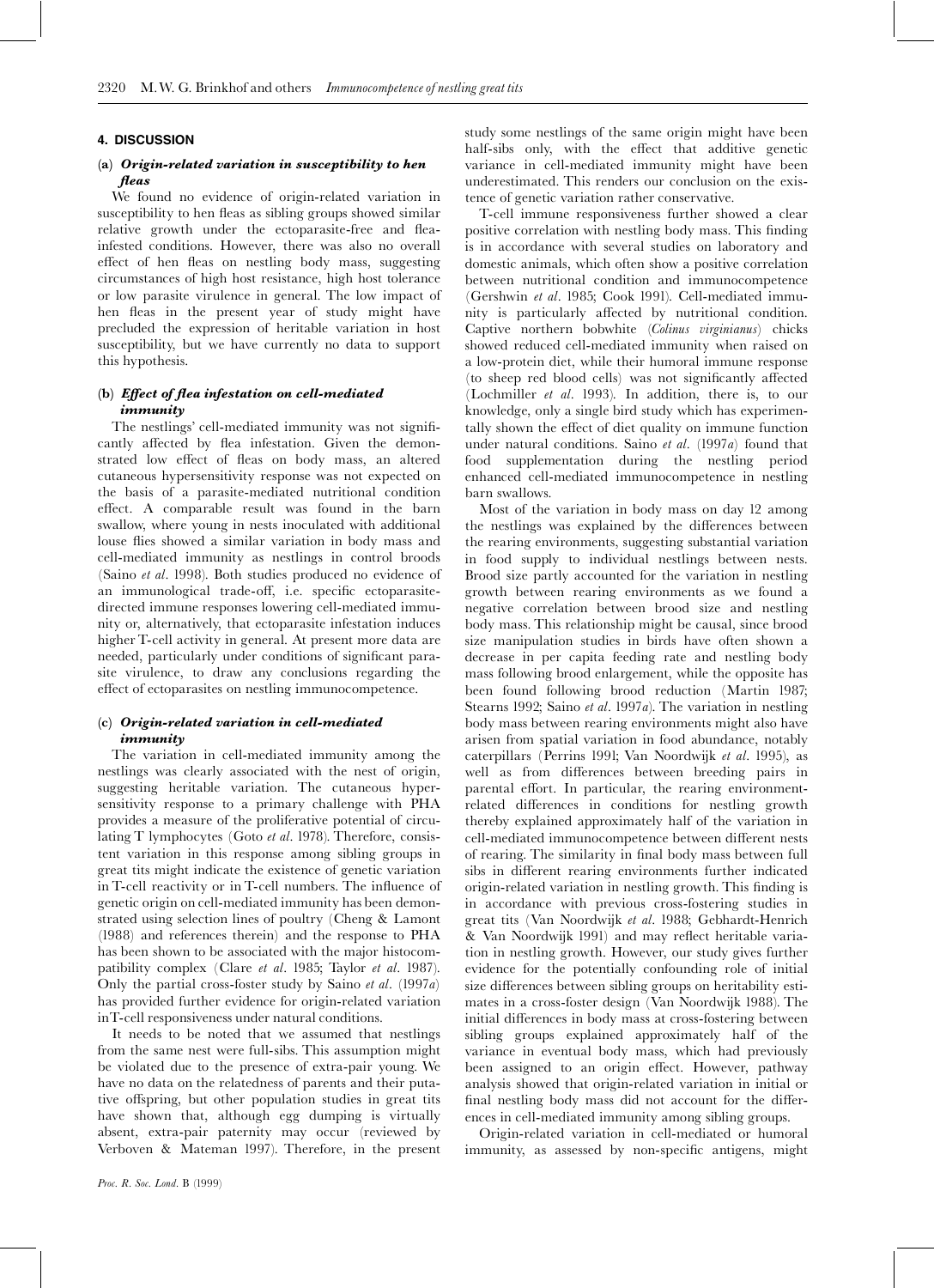indicate genetic variation in resistance against parasites. For instance, chicken lines selected for a high antibody response against sheep red blood cells were more resistant to parasites and viruses (but not bacterial infections) than those of the low-antibody production line (Gross et al. 1980). Consistent with the idea that improved acquired immunity may enhance fitness under natural conditions is the observation that the survival of male barn swallows was positively correlated with the sheep red blood cell antibody response in the previous breeding season (Saino et al. 1997b). Furthermore, following brood size enlargement, female collared flycatchers (Ficedula albicollis) had a lower antibody response to Newcastle disease virus and increased intensity of blood parasites (Haemoproteus) and such infections were associated with a higher mortality up to the next breeding season (Nordling et al. 1998). Nevertheless, as pointed out by others (Norris et al. 1994; Sheldon & Verhulst 1996), such data do not prove that there was a causal link between immunocompetence, host resistance to parasites and fitness components.

Summarizing, our study demonstrated origin-related variation in one important aspect of immune function, i.e. cell-mediated immunity. Forthcoming studies using various non-specific antigens to measure several aspects of immunity (innate, humoral and cell-mediated) will produce a more complete picture of total immunocompetence (Sheldon & Verhulst 1996) and potentially reveal genetic correlations between different components of the immune system (Wakelin & Apanius 1997). However, such studies are unable to produce a direct link between immune function and fitness. To establish a functional relationship between genetic variation in immune function, host tolerance and fitness, the use of specific parasiterelated antigens and parasite-directed antibodies might be a more promising avenue for future studies.

Many thanks are due to G. Kralidis and H. Riedwyl for statistical advice. This study was supported by grants, nos  $31-43570.95$  and 31-53956.98 from the Swiss National Science Foundation to H.R.

#### **REFERENCES**

- Baron, R. W. & Weintraub, J. 1987 Immunological responses to parasitic arthropods. Parasitol. Today 3, 77-82.
- Boulinier, T., Sorci, G., Monnat, J.-Y. & Danchin, E. 1997 Parent-offspring regression suggests heritable susceptibility to ectoparasites in a natural population of kittiwake Rissa tridactyla. J. Evol. Biol. 10, 77-85.
- Cheng, S. & Lamont, S. J. 1988 Genetic analysis of immunocompetence measures in a white leghorn chicken line. Poultry Sci. 67, 989-995.
- Clare, R. A., Strout, R. J., Taylor, R. L. J., Collins, W. M. & Briles, W. E. 1985 Major histocompatibility (B) complex effect on acquired immunity to cecal coccidiosis. Immunogenetics 22, 593-599.
- Cook, M. E. 1991 Nutrition and the immune response of the domesticated fowl. Crit. Rev. Poultry Biol. 3, 167-190.
- Falconer, D. S. & Mackay, T. F. C. 1996 Introduction to quantitative genetics. London: Longman.
- Gebhardt-Henrich, S. G. & Van Noordwijk, A. J. 1991 The genetical ecology of nestling growth in the great tit I. Heritability estimates under different environmental growth conditions. *J. Evol. Biol.* 4, 341-362.
- Gershwin, M. E., Beach, R. S. & Hurley, L. S. 1985 Nutrition and immunity. Orlando, FL: Academic Press.
- Goater, C. P. & Holmes, J. C. 1997 Parasite-mediated natural selection. In Host-parasite evolution. General principles and avian models (ed. D. H. Clayton & J. Moore), pp. 9-29. Oxford University Press.
- Goto, N., Kodama, H., Okada, K. & Fujimoto, Y. 1978 Suppression of phytohemagglutinin skin response in thymectomized chickens. Poultry Sci. 52, 246-250.
- Gross, W. G., Siegel, P. B., Hall, R. W., Domermuth, C. H. & DuBois, R. T. 1980 Production and persistence of antibodies in chickens to sheep erythrocytes. 2. Resistance to infectious disease. Poultry Sci. 59, 205-210.
- Hamilton, W. D. 1980 Sex versus non-sex versus parasites. Oikos 35, 282-290.
- Hamilton, W. D. & Zuk, M. 1982 Heritable true fitness and bright birds: a role for parasites? Science 218, 384-387.
- Heeb, P., Werner, I., Richner, H. & Kölliker, M. 1996 Horizontal transmission and reproductive rates of hen fleas in great tit nests. *J. Anim. Ecol.* 65, 474-484.
- Heeb, P., Werner, I., Kölliker, M. & Richner, H. 1998 Benefits of induced host responses against an ectoparasite. Proc. R. Soc. Lond. B 265, 51-56.
- Heeb, P., Werner, I., Mateman, A. C., Kölliker, M., Brinkhof, M. W. G., Lessells, C. M. & Richner, H. 1999 Ectoparasite infestation and sex-biased local recruitment of hosts. Nature 400,  $63-65$ .
- Hoffmann, A. A. & Merilä, J. 1999 Heritable variation and evolution under favourable and unfavourable conditions. Trends Ecol. Evol. 14, 96-101.
- Lochmiller, R. L., Vestey, M. R. & Boren, J. C. 1993 Relationship between protein nutritional status and immunocompetence in northern bobwhite chicks. Auk 110, 503-510.
- Martin, T. E. 1987 Food as a limit on breeding birds: a lifehistory perspective. A. Rev. Ecol. Syst. 18, 453-487.
- Merilä, J. 1997 Expression of genetic variation in body size of the collared flycatcher under different environmental conditions. Evolution 51, 526-536.
- Møller, A. P. 1990 Effects of haematophagous mite on the barn swallow (*Hirundo rustica*): a test of the Hamilton-Zuk hypothesis. Evolution 44, 771-784.
- Nordling, D., Andersson, M., Zohari, S. & Gustafsson, L. 1998 Reproductive effort reduces specific immune response and parasite resistance. Proc. R. Soc. Lond. B 265, 1291-1298.
- Norris, K., Anwar, M. & Read, A. F. 1994 Reproductive effort influences the prevalence of haematozoan parasites in great tits. *J. Anim. Ecol.* **63**, 601-610.
- Perrins, C. M. 1991 Tits and their caterpillar food supply. *Ibis* 133, 49-54.
- Price, T. D. 1991 Environmental and genotype-by-environment influences on chick size in the yellow-browed leaf warbler Phylloscopus inornatus. Oecologia 86, 535-541.
- Read, A. F. (and 14 others) 1995 Group report: genetics and evolution of infectious diseases in natural populations. In Ecology of infectious diseases in natural populations (ed. B. T. Grenfell & A. P. Dobson), pp. 450-477. Cambridge University Press.
- Richner, H. 1998 Host-parasite interactions and life-history evolution. Zoology 101, 333-344.
- Richner, H., Oppliger, A. & Christe, P. 1993 Effect of an ectoparasite on reproduction in great tits. J. Anim. Ecol. 62,  $703 - 710.$
- Roitt, I., Brostoff, J. & Male, D. 1996 Immunology. London: Mosby.
- Saino, N., Calza, S. & Møller, A. P. 1997a Immunocompetence of nestling barn swallows in relation to brood size and parental effort. *J. Anim. Ecol.* 66, 827-836.
- Saino, N., Bolzern, A. M. & Møller, A. P. 1997b Immunocompetence, ornamentation, and viability of male barn swallows (Hirundo rustica). Proc. Natl Acad. Sci. USA 94, 549-552.